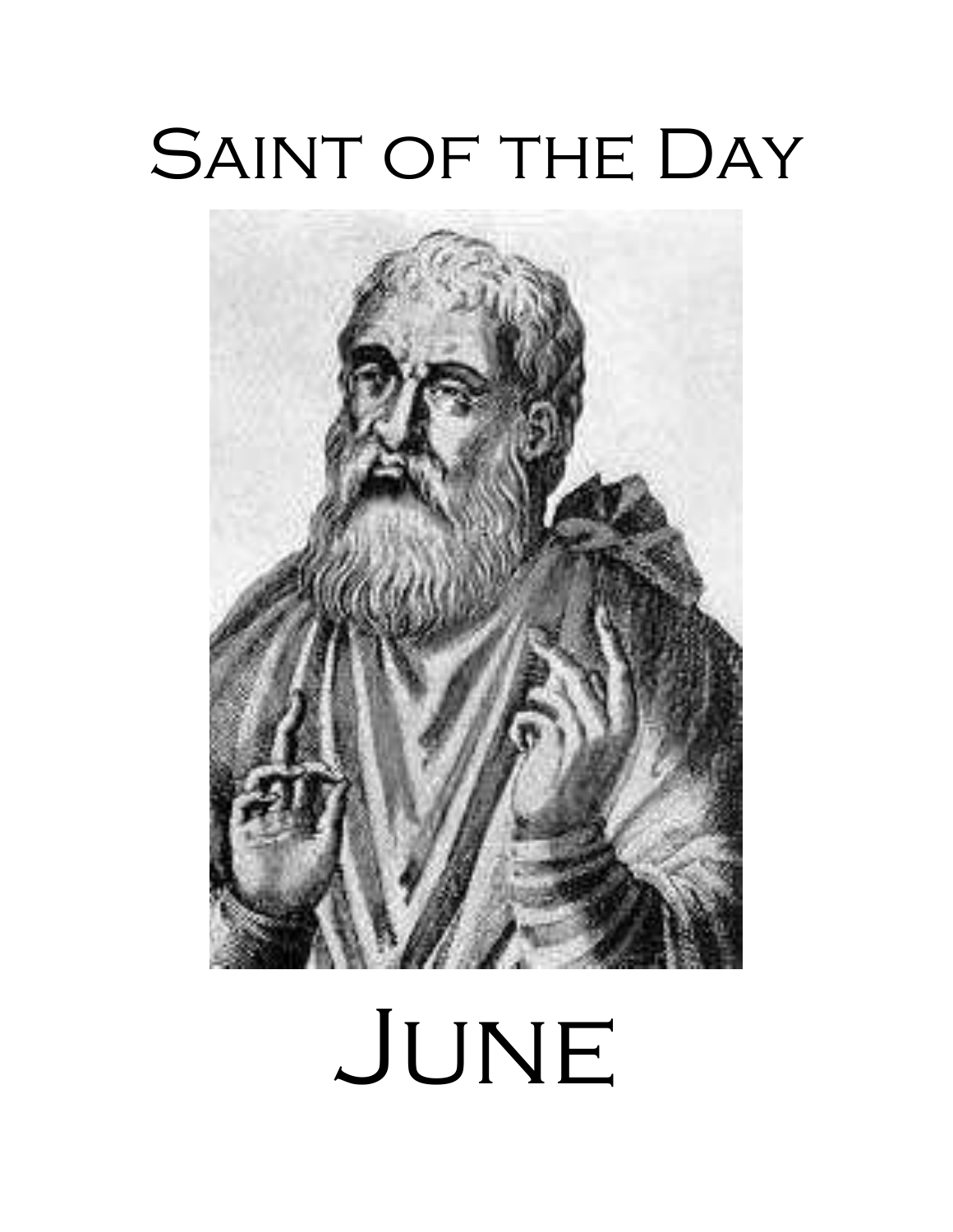#### **June 1:** *St. Justin Martyr*

St. Justin was one of the earliest Christian apologists. An apologist is someone who defends the faith. He grew up in a pagan family in Palestine in the  $2<sup>nd</sup>$  century. Justin was educated in Greek philosophy, but he converted to Christianity after reading the Scriptures. He was also influenced by the faith of Christian martyrs. Of Justin's many written works, only two have survived, *First Apology* and *Dialogue with Trypho*. These writings show Justin to be a brilliant defender of the faith. He traveled to Rome and founded a Christian school. Because of this, he was arrested and martyred in 165.

#### **June 2:** *Ss. Marcellinus and Peter, Martyrs*

Marcellinus, a priest, and Peter, an exorcist, lived during the reign of Emperor Diocletian. Little is known of their lives. They were arrested and martyred together in 304. Their names are spoken during the first Eucharistic prayer of the Roman Canon.

### **June 3:** *St. Charles Lwanga and Companions, Martyrs*

Charles Lwanga grew up in Uganda in the late 19th century. As a boy, he served as a page in the court of King Mwanga II. In 1885, the king began to persecute converts to Christianity. He executed his chief advisor after discovering that he was a Christian. Charles was promoted to take his place. That same day, Charles was baptized as a Catholic in secret. Charles converted many of those around him over the next several months. In 1886, Charles and many others declared their faith in front of the royal court. They were condemned to death. Charles, along with twelve Catholics and nine Anglicans was forced to walk thirty-seven miles to the place of execution. They were martyred together on June 3, 1886 when Charles was twenty-one years old.

#### **June 4:** *St. Francis Caracciolo*

Born near Naples, Italy in 1563, St. Francis Caracciolo suffered from a skin disease much like leprosy. He prayed for healing, and made a vow to give his life to God. When he was twenty-two years old, he became a priest and his skin disease was miraculously cured. Together with John Augustine Adorno, he founded the Minor Clerks Regular as an order focused on adoration of the Blessed Sacrament, poverty and penance. Today, the Adorno Fathers continue to thrive around the world. St. Francis Caracciolo died in 1608.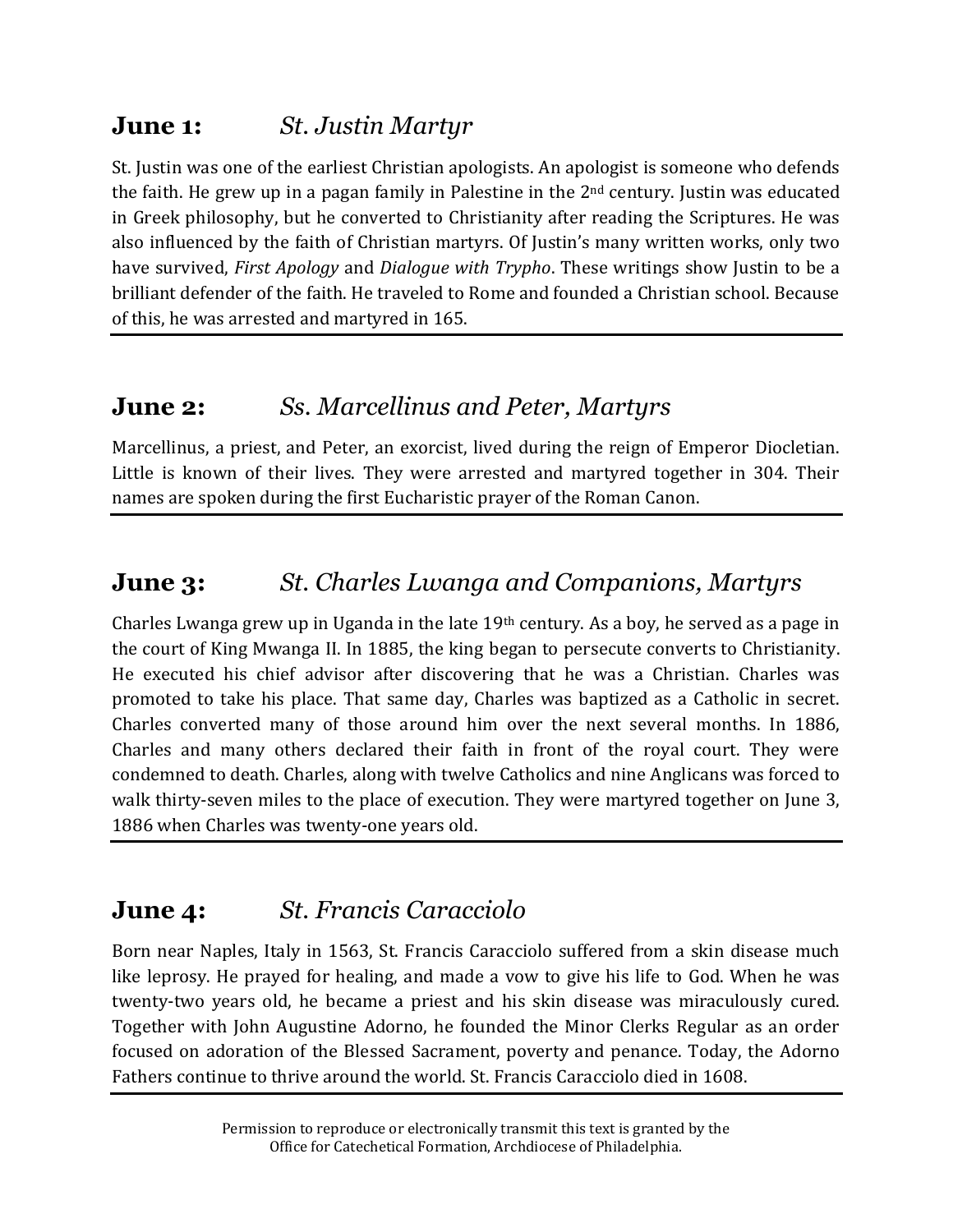#### **June 5:** *St. Boniface, Bishop and Martyr*

St. Boniface was born in England in the  $7<sup>th</sup>$  century, but he spent his life evangelizing the pagan tribes in Germany. He became a Benedictine monk while still a young man and set out for Germany in 716. For the rest of his life, he traveled around Germany, founding churches and monasteries. In 754, Boniface was preaching and baptizing in Frisia when he was attacked and killed by a group of pagan soldiers. St. Boniface is the patron of Germany.

#### **June 6:** *St. Norbert, Bishop*

St. Norbert, born in 11th century Germany, founded the Norbertine Order. During the early part of his life in the Church, Norbert's faith was not very strong. He preferred to live a wealthy lifestyle and often paid others to do his work. After he was thrown from his horse and nearly died, St. Norbert's faith changed. He devoted himself to a life of penance, became a priest and gave much of his property away. Traveling in France, he was influenced by the work of St. Bernard of Claivaux and the Cistercian reforms of monastic life. Norbert founded a monastery at Premontre in 1120. The Norbertine Canons grew as an order and St. Norbert was widely mourned at his death in 1134. The Norbertines continue to thrive today.

#### **June 7:** *St. Robert of Newminster*

St. Robert helped to bring about Cistercian reforms to England in the 12<sup>th</sup> century. At first a parish priest, Robert later joined a monastery and became a Benedictine monk. Known for his gentleness and devotion to prayer, Robert was asked to form a new monastery. He established the Abbey of Newminster and served as abbot for twenty years. During this time, he became friends with the hermit St. Godric. St. Robert died in 1159.

#### **June 8:** *St. Jacques Berthieu, Martyr*

St. Jacques Berthieu was a French Jesuit missionary who died for his faith in Madagascar. He was born in France in 1838 and served as a parish priest for ten years. Feeling a call to missionary life, he joined the Society of Jesus in 1873. He was sent to Malagasy and later Madagascar, a mostly Muslim country. There were many uprisings against Christians at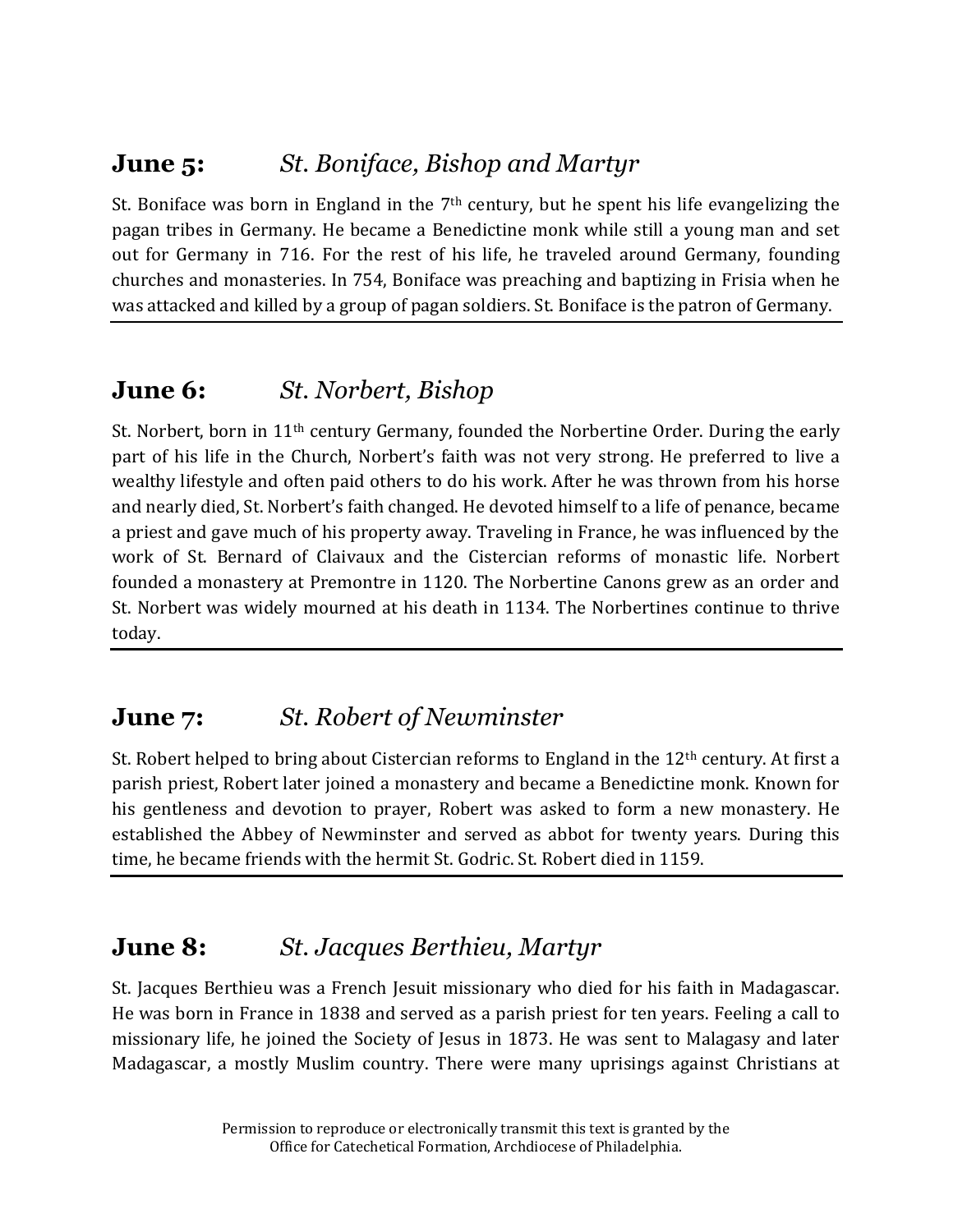that time, but St. Jacques never strayed from his desire to bring people to Jesus. In 1896, he was kidnapped by a local anti-Christian group. They demanded that he renounce his faith, but St. Jacques refused. He was martyred on June 8, 1896.

#### **June 9**: *St. Ephrem, Deacon and Doctor*

St. Ephrem lived in Syria in the 4th century. He was ordained a deacon as a young man and immediately began composing hymns and writing about the Bible. St. Ephrem used his hymns as a way to catechize and to warn Christians against heresies. In this way, he became known as one of the greatest early Christian poets writing in the Syriac dialect. St. Ephrem died from the plague while ministering to the sick. Because of his beautiful hymns and other writings, St. Ephrem was named a Doctor of the Church.

### **June 10:** *Blessed Edward Joannes Maria Poppe*

Blessed Edward was born in 1890 in Belguim to a very pious Catholic family. While still a seminarian, he was drafted into the army. He served as a battlefield nurse during World War I. At this time in his life, he experienced great suffering but also the great graces of prayer. After the war, Edward became a priest and served a poor parish in Ghent. His passion and devotion to all aspects of his priestly ministry led to a spiritual rebirth in the area. Throughout all of this, he suffered from heart problems. He died in 1924 and was beatified by St. John Paul II in 1999.

#### **June 11**: *St. Barnabas the Apostle*

St. Barnabas was an early Christian. He is first mentioned in the *Acts of the Apostles* after he sells his property and gives it to the Church (4:36-37). It was Barnabas who first brought St. Paul to the Apostles in Jerusalem (Acts 9:27). They traveled together converting and preaching. It is believed that Barnabas was martyred by Jews in Syria.

#### **June 12:** *One Hundred and Eight Polish Martyrs of World War II*

The one hundred and eight Polish Martyrs are a group of bishops, priests, nuns, monks, seminarians and lay people killed by the Nazis for their faith during World War II.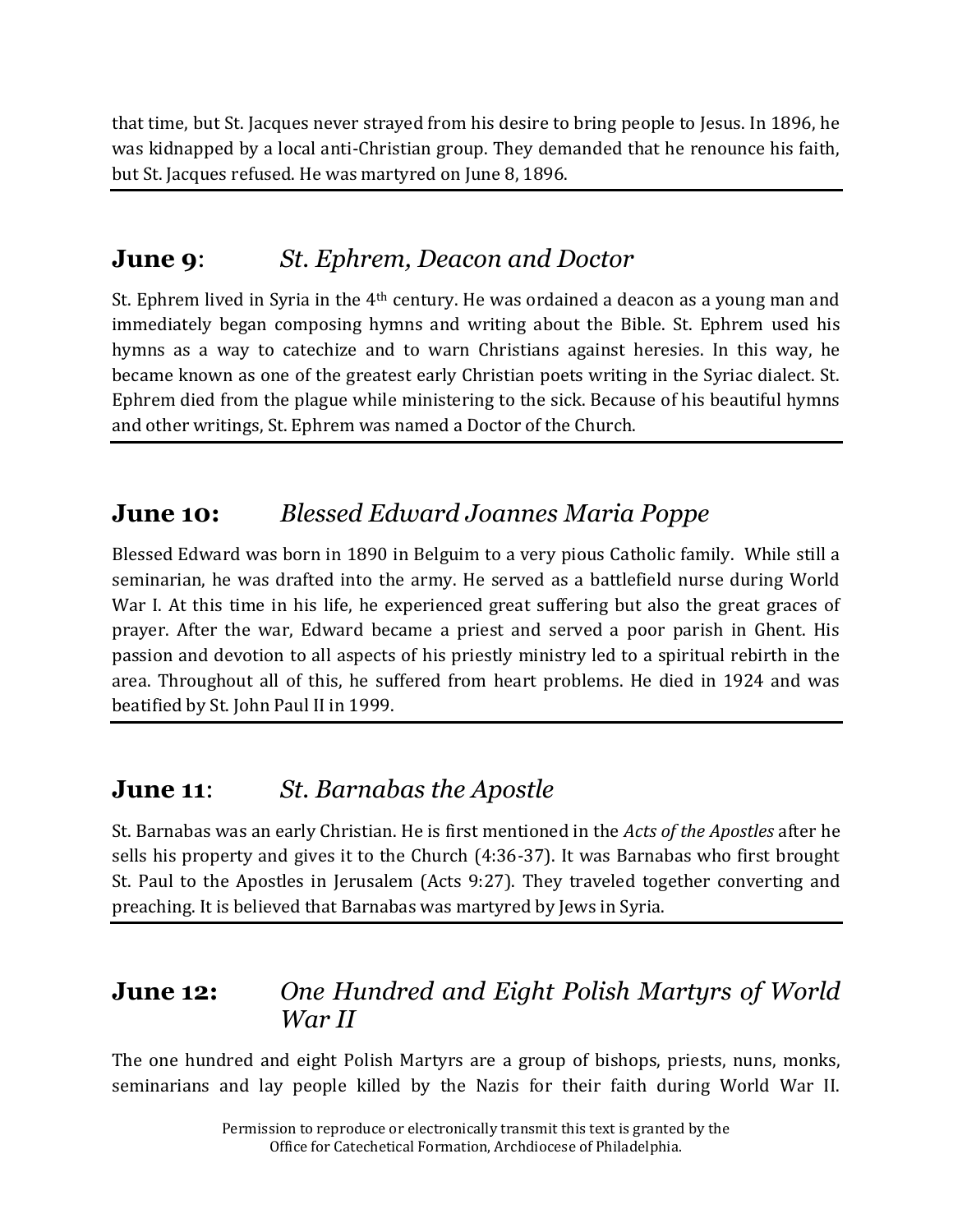Throughout the war, the Nazis targeted Catholics as enemies of the state. Many died in concentration camps, such as Auschwitz and Dachau. Some were killed because they were spiritual leaders in their communities. Others were killed because they worked to protect Jews from the Nazis. Although many Polish Catholics were killed during World War II, these one hundred and eight martyrs are specifically recognized for their virtuous lives and heroic deaths. They were beatified as a group by St. John Paul II in 1999.

# **June 13**: *St. Anthony of Padua, Priest and Doctor*

St. Anthony of Padua was born and raised in Lisbon, Portugal in 1195. He first joined the Abbey of St. Vincent. There, he encountered some Franciscan friars who were staying at the abbey before traveling to Morocco. When St. Anthony heard that these men had been martyred a year later, he left his order and became a Franciscan friar. He traveled to Italy and eventually was asked to preach throughout the northern part of the country. He met St. Francis of Assisi who was impressed with Anthony's education. He asked him to oversee the education of the friars. He continued to preach all over Italy until he fell ill in 1231. He died at the age of thirty-five.

### **June 14:** *St. Joseph the Hymnographer*

St. Joseph is known for writing over one thousand liturgical hymns and poems in Greek. He was born in 9th century Sicily, but fled to Greece and became a monk. He traveled to Rome in 841. Along the way, he was captured by pirates and imprisoned for six years. He was miraculously freed by St. Nicholas and returned to Constantinople. There, St. Joseph founded a monastery. He spent the rest of his life writing the poetry and hymns for which he is known. Many of his hymns continue to be sung today. St. Joseph died in 886.

# **June 15:** *St. Germaine Cousin*

St. Germaine's entire life was dominated by suffering, but also a sweetness of spirit and a desire to serve God in all that she did. She was born in France in 1579. She was a sick baby and had a deformed hand. Her mother died while Germaine was still very young. Her father remarried, but his new wife refused to accept Germaine as her daughter. Germaine was forced to work as a shepherdess and lived in the barn with the farm animals. Despite her harsh life, Germaine fasted, did penance, and was devoted to the Rosary and going to Mass. In 1601, her father began to regret allowing his daughter to live in such poverty and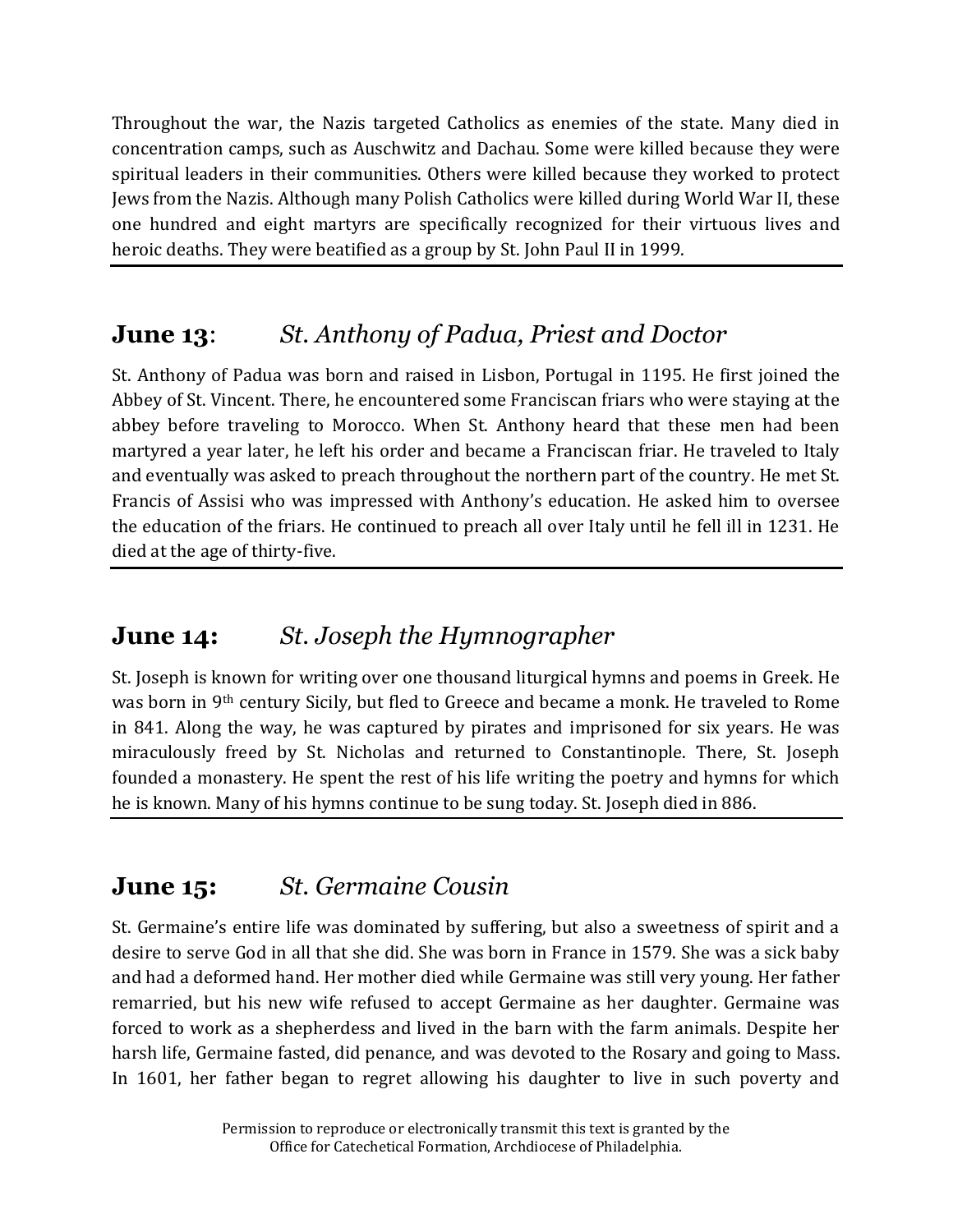cruelty. He decided to let Germaine live in the family house. Sadly, when he went to invite her, he discovered that she had died in her sleep the night before. Many years later, St. Germaine's body was found to be incorrupt and devotion to her spread widely. She was canonized in 1867.

# **June 16:** *St. John Francis Regis*

St. John Francis Regis, more commonly known simply as St. Regis. He was a Jesuit priest living and working in France during the early 17th century. After his studies and priestly training, he began a life working with the poor and those on the outside of regular society, such as at-risk women and orphans. He established houses in which at-risk women could train as lace makers. He also worked with victims of serious illness, and preached against Protestantism. Known for his simple, direct preaching style, he traveled throughout France and converted many. He fell ill and died of pneumonia in 1640 when he was forty-three years old.

# **June 17:** *St. Emily de Vialar*

St. Emily de Vialar founded the Congregation of Sisters of St. Joseph of the Apparition in 1832. Born to an aristocratic French family, Emily had to leave school at the age of fifteen to care for her widowed father. Although he insisted that Emily marry, she made a private vow of celibacy. She spent her free time caring for neglected children. In 1832, Emily's grandfather died and left her a large fortune. She bought a large home and founded an order of nuns devoted to educating children and caring for the poor. At the time of her death in 1856, there were forty houses in the Congregation.

# **June 18:** *St. Gregory Barbarigo*

St. Gregory Barbarigo used his intellect and wisdom in service of the Church. He was born to an important and ancient family in Venice in 1625. He traveled as a diplomat while still a young man. When he returned to Italy, he began a secular political career. His dissatisfaction led him to serve the Church. Ordained in 1655, he first served Pope Alexander VII and eventually was made Cardinal and Bishop of Padua. Throughout this time, he worked to implement the reforms of the Council of Trent. He considered St. Charles Borromeo to be his spiritual model. He died in 1697.